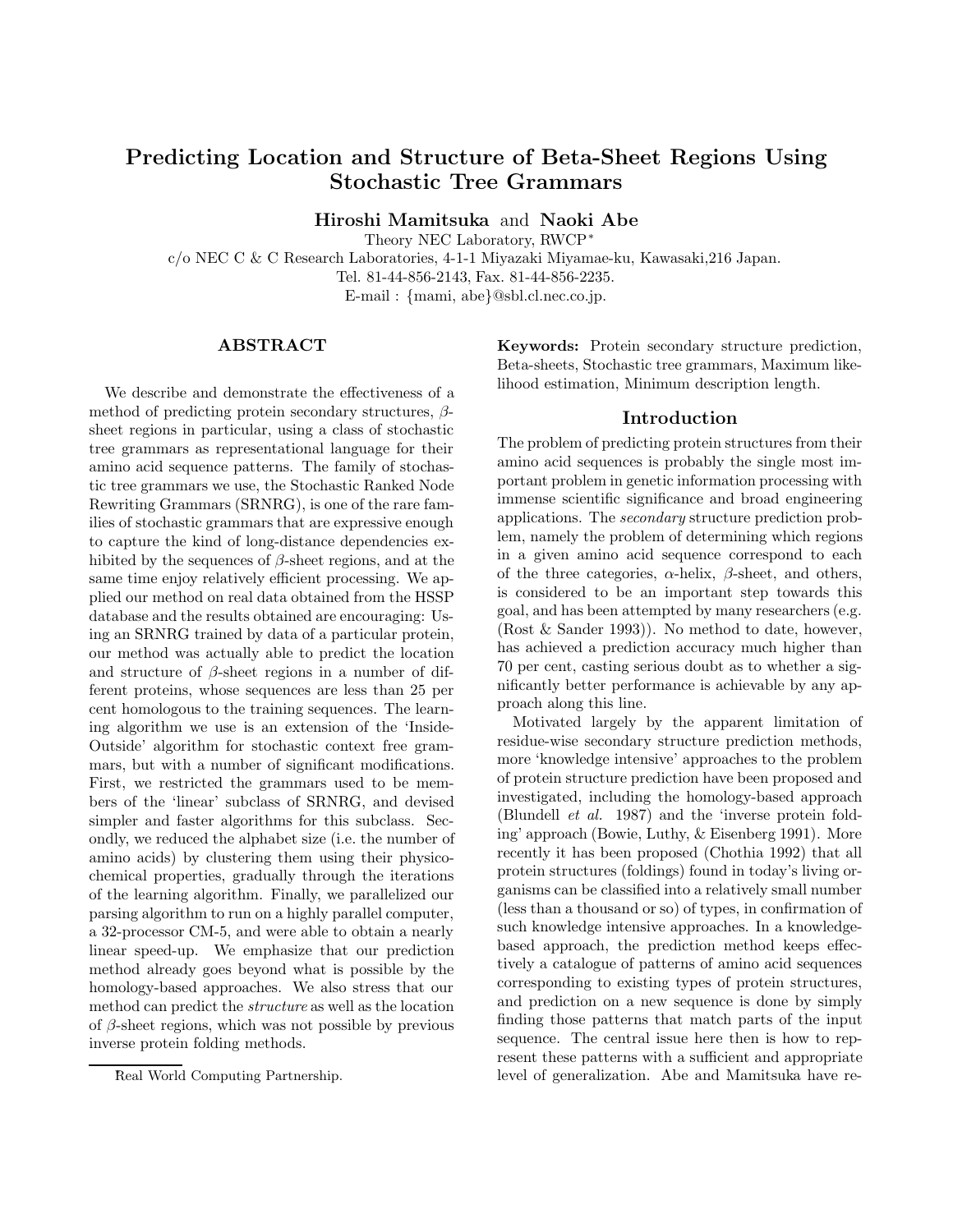cently proposed to use a certain class of stochastic tree grammars called the Stochastic Ranked Node Rewriting Grammars (SRNRG) as representational scheme for sequence patterns of protein secondary structures, especially those of  $\beta$ -sheets (Abe & Mamitsuka 1994). The primary goal of the present paper is to demonstrate its effectiveness by further experimental results.

The problem of predicting  $\beta$ -sheet regions has been considered difficult because  $\beta$ -sheets typically range over several discontinuous sections in an amino acid sequence, and their sequences exhibit long distance dependency. The family of stochastic tree grammars we use in the present paper (SRNRG) is suitable for expressing the kind of long-distance dependencies exhibited by the sequences of  $\beta$ -sheet regions, such as the 'parallel' and 'anti-parallel' dependencies and their combinations. RNRG was originally introduced in the context of computationally efficient learnability of grammars in (Abe 1988), and its discovery was inspired by the pioneering work of Joshi et al. (Joshi, Levy, & Takahashi 1975; Vijay-Shanker & Joshi 1985) on a formalism for natural language called 'Tree Adjoining Grammars' (TAG). SRNRG is one of the rare families of grammatical systems that have both enough expressive power to cope with such dependencies and at the same time enjoy efficient parsability and learnability.<sup>1</sup> In particular, SRNRG has expressive power exceeding those of both Hidden Markov Models (HMMs) and stochastic context free grammars (SCFGs), and yet allows the existence of polynomial time parsing and local optimization algorithm for the maximum likelihood settings of probability parameters.<sup>2</sup>

We designed and implemented a method for predicting  $\beta$ -sheet regions using SRNRG as the representational language. Our prediction method receives as input amino acid sequences with the location of  $\beta$ -sheet regions marked, and trains the probability parameters of an SRNRG, so that its distribution best approximates the patterns of the input sample. Some of the rules in the grammar are intended a priori for generating  $\beta$ -sheet regions and others for non- $\beta$ -sheets. After training, the method is given a sequence of amino acids with *unknown* secondary structure, and predicts according to which regions are generated by the  $\beta$ -sheet

rules, in the *most likely* parse for the input sequence.

The learning algorithm we use is an extension of the 'Inside-Outside' algorithm for the stochastic context free grammars.<sup>3</sup> In order to reduce the rather high computational requirement<sup>4</sup> of the learning and parsing algorithms, we have restricted the form of grammars to a certain subclass of RNRG which we call the 'linear RNRG,' and devised a simpler and faster learning algorithm for the subclass. We also employed a method of reducing the alphabet size<sup>5</sup> (i.e. the number of amino acids) by clustering them using MDL(Minimum Description Length) approximation and their physico-chemical properties, gradually through the iterations of the learning algorithm.<sup>6</sup> Finally, we also parallelized our parsing algorithm to run on CM-5, a 32-processor parallel machine. We were able to obtain a nearly linear speed-up, and were able to predict the structure of a test sequence of length 50 in about 6 minutes, whereas the same task took our sequential algorithm almost 3 hours.

We applied our method on real data obtained from the HSSP (Homology-derived Secondary Structures of Proteins Ver 1.0 (Sander & Schneider 1991)) database. The results obtained indicate that our method is able to capture and generalize the type of long-distance dependencies that characterize  $\beta$ -sheets. Using an SRNRG trained by data for a particular protein, our method was actually able to predict the location and structure of  $\beta$ -sheets in test sequences of a number of different proteins, which have similar structures but have less than 25 per cent pairwise homology to the training sequences. We also conducted a similar experiment using two proteins, which have quite different structures but share some similar partial structures, having almost no pairwise homology at all. Our method was able to predict two of the three  $\beta$ -strands in the test sequence correctly in this case. We emphasize that, unlike previous secondary structure prediction methods, our method is able to predict the structure of the  $\beta$ -sheet, namely the locations of the hydrogen bonds. We also stress that, since the training sequences and the test sequences are less than 25 per cent homologous, all of our prediction problems be-

<sup>&</sup>lt;sup>1</sup> Searls claimed that the language of  $\beta$ -sheets is beyond context free and suggested that they are indexed languages (Searls 1993). Indexed languages are not recognizable in polynomial time, however, and hence indexed grammars are not useful for our purpose. RNRG falls between them and appears to be just what we need.

<sup>2</sup> Both HMM and SCFG have recently been used in the context of genetic information processing (Brown et al. 1993; Asai, Hayamizu, & Onizuka 1993; Sakakibara et al. 1994).

<sup>3</sup> It is also related to the extension of the Inside-Outside algorithm developed for the stochastic tree adjoining grammars (Schabes 1992).

<sup>4</sup> The time complexity of the Inside-Outside algorithm for RNRG of a bounded 'rank' k is roughly  $O(n^{3(k+1)})$ .

<sup>&</sup>lt;sup>5</sup> As is well known, there are twenty amino acids, and hence we are dealing with an alphabet of size 20.

<sup>&</sup>lt;sup>6</sup> The physico-chemical properties we use are the molecular weight and the hydrophobicity, which were used in (Mamitsuka & Yamanishi 1992) in their method for predicting  $\alpha$ -helix regions.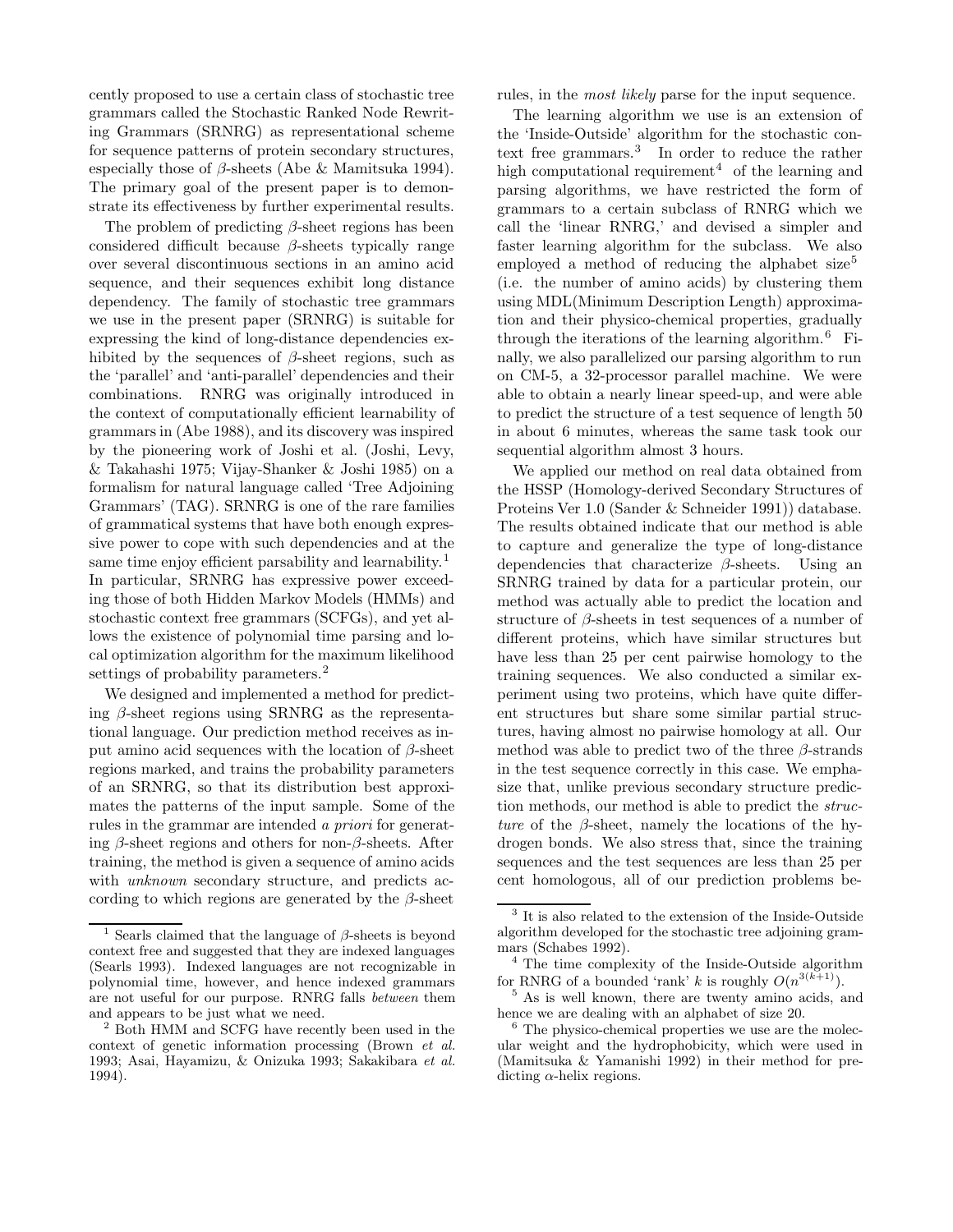long to what is sometimes referred to in the literature as the 'Twilight Zone' (Doolittle et al. 1986), where alignment is no longer effective.

## Modeling Beta Sheet Structures with RNRG

We first briefly review the definition of the Ranked Node Rewriting Grammar (RNRG) and give some illustrative examples.<sup>7</sup> An RNRG is a tree generating system, and consists of a single tree structure called the starting tree, and a finite collection of rewriting rules which rewrite a node in a tree with an incomplete tree structure. The node to be rewritten needs to be labeled with a non-terminal symbol, and must have the same number of descendants (called the 'rank' of the node) as the number of 'empty nodes' in the incomplete tree structure. After rewriting, the descendants of the node are attached to these empty nodes in the same order as before rewriting. The string language of the grammar is the set of yields of the trees generated by the grammar, namely the strings that appear on the leaves of the trees. If we place an upper bound, say  $k$ , on the rank of a node that can be rewritten, we obtain families of grammars,  $\text{RNRG}(k)$ , each of which has varying expressive power. The string languages of  $RNRG(0)$ , denoted  $RNRL(0)$ , equal the context free languages (CFL), those of RNRG(1) equal the tree adjoining languages (TAL), and for any  $k \geq 2$ , RNRL(k) properly contains  $\text{RNRL}(k-1)$ . We now give some examples of RNRG grammars. The language  $L_1 = \{ww^Rww^R|w \in \{a,b\}\}\$ is generated by the RNRG(1) grammar  $G_1$  shown<sup>8</sup> in Figure 1(a). The '3 copy' language  $L_2 = \{www \mid w \in \{a, b\}^*\}$  can be generated by the RNRG(2) grammar  $G_2$  shown in Figure 1(b). Note that  $L_1$  can be generated by a tree adjoining grammar, but not  $L_2$ . The way the derivation in RNRG takes place is illustrated in Figure 2, which shows the derivation of the string 'ababab' by  $G_2$ . Each of the trees shown in Figure 2 is called a 'partially derived tree.' Note that the tree structure introduced by a particular rule may be split into several pieces in the final derived tree, unlike usual parse trees in CFG. (In the figure, the part of the derived tree introduced by  $(\alpha_1)$  is indicated in a thick line.) Given the definition of RNRG, the stochastic RNRG is defined analogously to the way stochastic CFG is defined from CFG. That is, associated with each rewriting rule in a stochastic RNRG is its rule application probability, which is constrained so that for each non-terminal,

the sum total of rule application probabilities of all the rewriting rules for that non-terminal equals unity. This way, each stochastic RNRG can be viewed as a probabilistic generator of finite strings, and defines a probability distribution over the set of all finite strings.

Next some typical β-sheet structures are illustrated in Figure 3. Figure 3(e) shows a picture of an actual  $\beta$ -sheet structure (Branden & Tooze 1991), whereas all others are schematical representations. The arrows indicate the  $\beta$ -sheet strands, and the line going through them the amino acid sequence. The  $\beta$ -sheet structure is retained by hydrogen bonds (H-bonds) between the corresponding amino acids in neighboring strands, so it is reasonable to suspect that there are correlations between the amino acids in those positions. The structure exhibited in Figure 3 (a) is known as the 'antiparallel'  $\beta$ -sheet, as the dependency follows the pattern abc..cba..abc...cba, where the use of a same letter indicates that those positions are connected by H-bonds and believed to be correlated. In contrast, the structure exhibited in Figure 3 (b) is known as the 'parallel'  $\beta$ -sheet, since the dependency here is of the pattern abc..abc... Both of these types of dependency can be captured by RNRG, in particular,  $G_1$  and  $G_2$  in Figure 1, respectively. These structures can be combined to obtain larger  $\beta$ -sheets, as is shown in Figure 3(d) and can result in a high degree of complexity, but they can be handled by an RNRG of a higher rank.

## Learning and Parsing of The Linear Subclass

The 'linear' subclass of RNRG we use in this paper is the subclass satisfying the following two constraints: (i) Each rewriting rule contains at most one node labeled with a non-terminal symbol of rank greater than 0; (ii) Every other non-terminal (of rank 0) is a 'lexical' non-terminal, namely all rewriting rules for it are of the form  $A \to a$  for some terminal symbol a. Examples of RNRG of rank 1 satisfying these constraints can be found, for example, in Figure  $4(a)$ . Note that each occurrence of a lexical non-terminal can be thought of as defining a distribution over the alphabet, and this is written in as part of the rule in the figure. In our current scenario in which the alphabet equals the amino acids, the rule application probabilities for these lexical rules are called 'amino acid generation probabilities.' With these constraints, the parsing and learning algorithms can be significantly simplified.

#### The Learning Algorithm

Our learning algorithm is an extension of the 'Inside-Outside' algorithm for SCFG (Jelinik, Lafferty, & Mercer 1990) and it is a local optimization algorithm for

We refer the interested reader to (Abe 1988) for the detailed definition.

<sup>&</sup>lt;sup>8</sup> Note that  $\lambda$ ' indicates the empty string, and an edge leading to no letter leads to an empty node.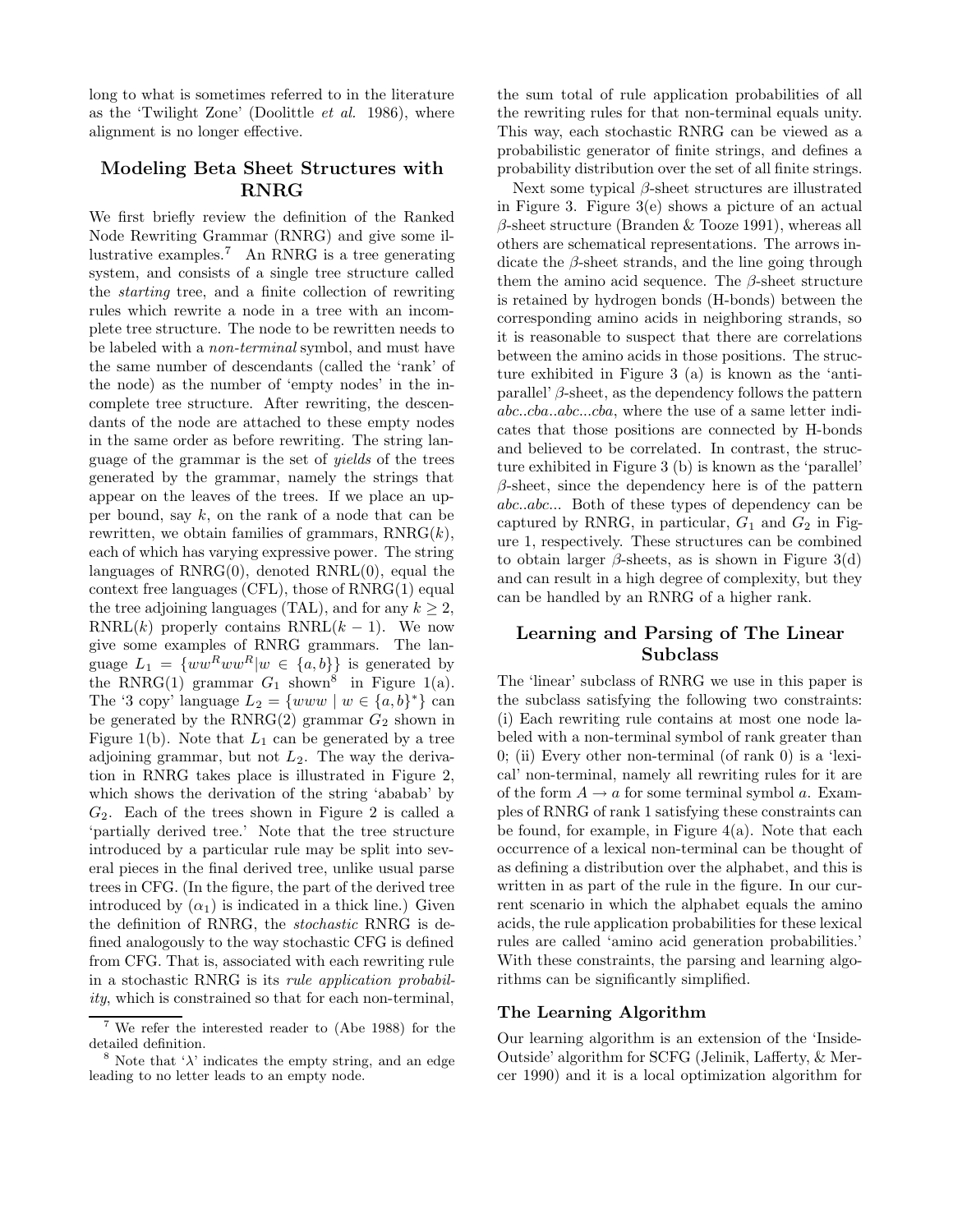

Figure 1: (a) RNRG(1) grammar  $G_1$  and (b) RNRG(2) grammar  $G_2$ .



Figure 2: Derivation of 'ababab' by an RNRG-2 grammar



Figure 3: Some typical  $\beta\text{-sheet structures}$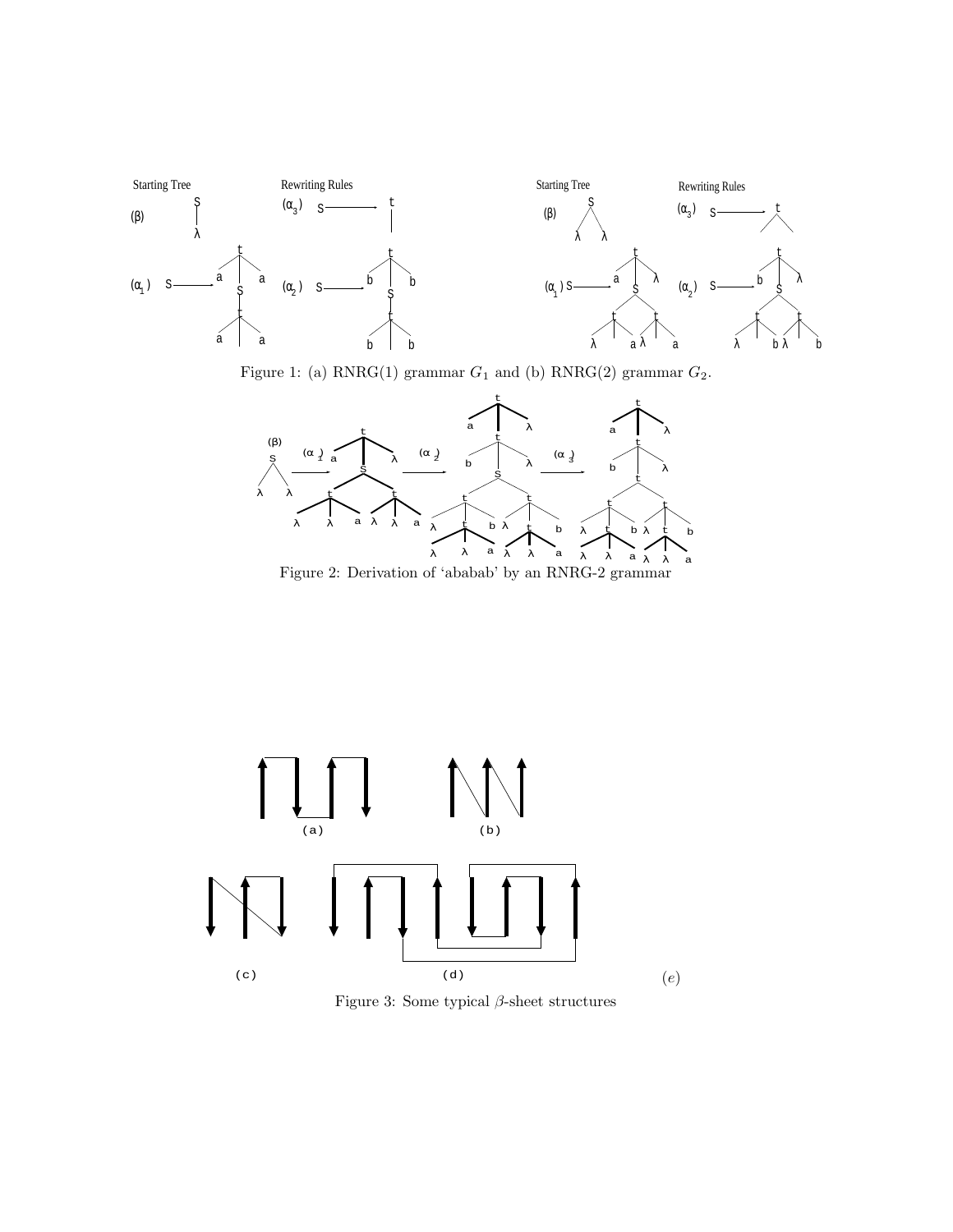the maximum likelihood settings of the rule application probabilities and the amino acid generation probabilities in the input grammar. The algorithm is an iterative procedure which re-estimates and updates its current settings of all of its probability parameters. The re-estimation of the rule application probabilities is done essentially by taking the weighted frequency of each rule application, weighted according to the likelihood assigned to the derivations by the current parameter settings, divided by the weighted frequency of the non-terminal on the right hand side of that rule. These weighted frequencies can be calculated in terms of what are called the 'inside' and 'outside' probabilities, which correspond to the 'forward' and 'backward' probabilities in the Baum-Welch algorithm for HMM (Rabiner & Juang 1986). The re-estimation procedure is guaranteed to increase the likelihood assigned to the sample, as is the case with the Baum-Welch re-estimation for HMM. For simplicity, we describe our algorithm for rank 1 linear SRNRG.

Let  $\Xi$  be the input sample, and let  $\sigma$  denote an arbitrary sequence in  $\Xi$  and N be its length. Let  $\sigma_t$ denote the t-th letter (amino acid) of  $\sigma$ . We define the 'inside probability' of non-terminal  $S$  at  $i, j, k, l$  on σ, written  $In_{\sigma}[S, i, j, k, l]$ , to be the sum total of the probabilities of all partially derived trees whose (two discontinuous) yields match the sub-strings from the *i*-th to the *j*-th and from the *k*-th to the *l*-th letters of  $\sigma$ . Similarly, we define the 'outside probability' of nonterminal S at  $i, j, k, l$  on  $\sigma$ , written  $Out_{\sigma}[S, i, j, k, l]$ , to be the sum total of the probabilities of all partially derived trees whose (three discontinuous) yields match the sub-strings from the first to the *i*-th, from the *j*-th to the k-th, and from the l-th to the N-th letters of  $\sigma$ .

Now let G be the input grammar, and let  $N(G)$  denote the set of non-terminals of G. For each rewriting rule r in G, let  $T(r)$  denote the rule application probability of r, and  $L(r)$  and  $R(r)$  the non-terminal of the left hand side and the (unique) non-terminal on the right hand side of r, respectively. Let  $n_f^r$ ,  $f = 1, ..., 4$ , denote the number of terminal symbols at each of the four corners (left up, left low, right low, and right up) of the unique (if any) non-terminal symbol in the right hand side of r, and  $P_f^{r,x}(\alpha)$ ,  $\alpha = 1, ..., 20$ , denote the generation probability of amino acid  $\alpha$  at the x-th position in the  $f$  corner.

The inside and outside probabilities are calculated as follows. The inside probabilities at arbitrary index  $(i, j, k, l)$  can be defined recursively solely in terms of the inside probabilities of 'smaller' intervals, so it can be calculated as long as the inside probabilities at those  $(i', j', k', l')$  such that  $(j'-i') + (l'-k') < (j-i) + (l-k)$ have already been calculated. The looping used in the

procedure for calculating inside probabilities exhibited below ensures that this condition is satisfied.

For 
$$
i := N
$$
 to 1  
\nFor  $j := i$  to N  
\nFor  $k := N$  to  $j + 1$   
\nFor  $l := k$  to N  
\nFor  $S \in N(G)$   
\n
$$
In_{\sigma}[S, i, j, k, l] = \sum_{\{r \in G | L(r) = S\}} \{T(r) \cdot In_{\sigma}[R(r), i + n_1^r, j - n_2^r, k + n_3^r, l - n_4^r] \cdot \prod_{x=1}^{n_1^r} P_1^{r, x}(\sigma_{i+x}) \prod_{x=1}^{n_2^r} P_2^{r, x}(\sigma_{j-x})
$$
\n
$$
\prod_{x=1}^{n_3^r} P_3^{r, x}(\sigma_{k+x}) \prod_{x=1}^{n_4^r} P_4^{r, x}(\sigma_{l-x}) \}
$$

The outside probabilities can be calculated in a similar fashion, as shown below.

For 
$$
i := 1
$$
 to N  
\nFor  $j := N$  to  $i + 1$   
\nFor  $k := j$  to N  
\nFor  $l := N$  to  $k + 1$   
\nFor  $S \in N(G)$   
\n
$$
Out_{\sigma}[S, i, j, k, l] = \sum_{\{r \in G[R(r) = S\}} \{ T(r) \cdot Out_{\sigma}[L(r), i - n_1^r, j + n_2^r, k - n_3^r, l + n_4^r] \cdot \prod_{x=1}^{n_1^r} P_1^{r,x}(\sigma_{i-x}) \prod_{x=1}^{n_2^r} P_2^{r,x}(\sigma_{j+x})
$$
\n
$$
\prod_{x=1}^{n_3^r} P_3^{r,x}(\sigma_{k-x}) \prod_{x=1}^{n_4^r} P_4^{r,x}(\sigma_{l+x}) \}
$$

Given the inside and outside probabilities, the updates of the rule application probabilities, as well as the amino acid generation probabilities, can be calculated as follows. Let  $U_{\sigma}(r)$  denote the 'weighted average frequency' of rewriting rule  $r$ , namely the average frequency of r in a single parse of  $\sigma$ , weighted according to the generation probability of each parse using the current settings of the probability parameters. Similarly define  $V_{\sigma}^{r,f,x}(\alpha)$  to be the weighted average frequency of amino acid  $\alpha$  at the x-th position of corner f in rule r in a single parse of  $\sigma$ . Now if we let  $Pr_{\sigma}[r, i, j, k, l]$ denote the probability that the grammar generates the input sequence  $\sigma$  and uses rule r at the  $(i, j, k, l)$  position, then it can be calculated as follows.

$$
Pr_{\sigma}[r, i, j, k, l] = Out_{\sigma}[L(r), i, j, k, l].
$$

$$
In_{\sigma}[R(r), i + n_1^r + 1, j - n_2^r - 1, k + n_3^r + 1, l - n_4^r - 1].
$$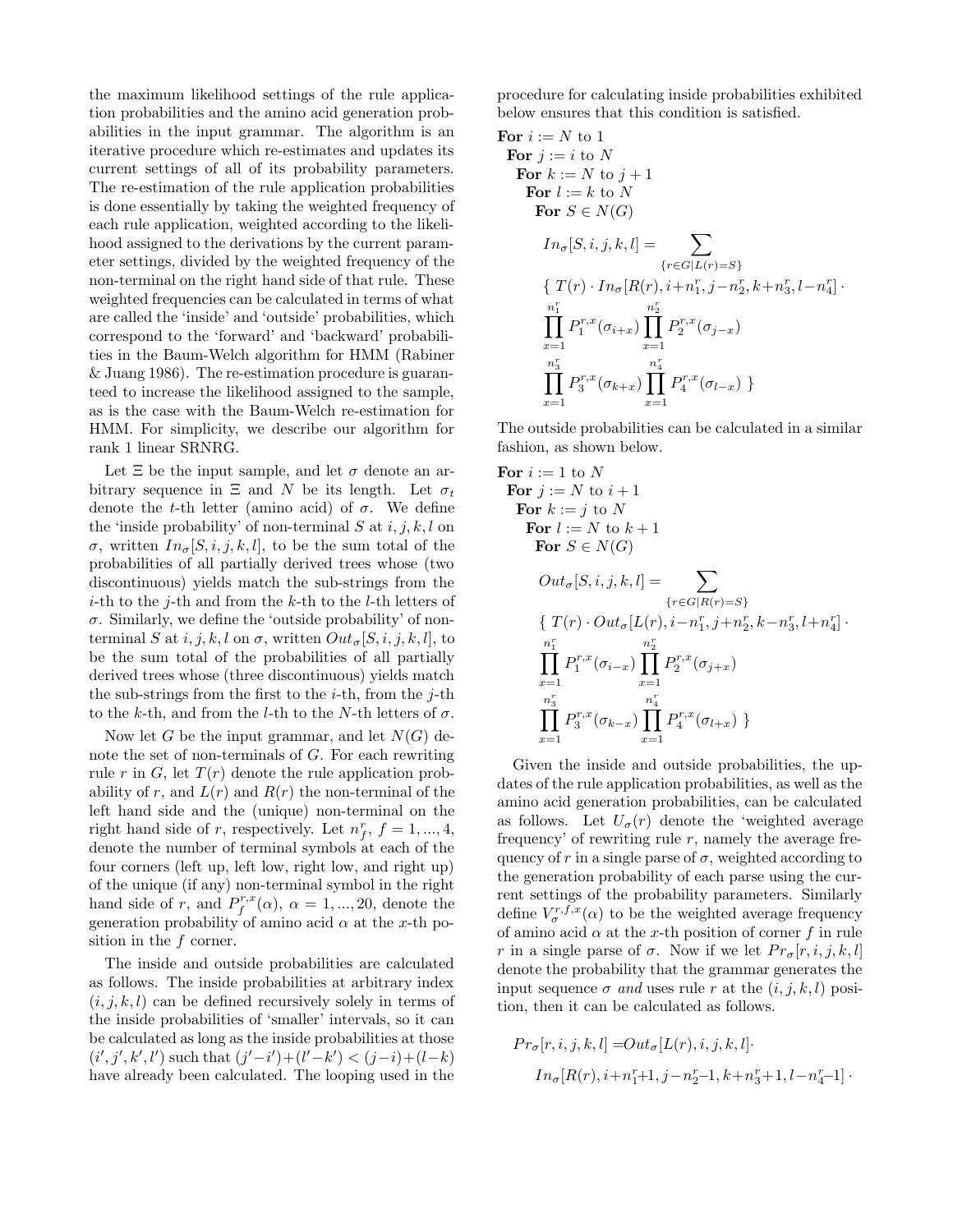$$
T(r) \cdot \prod_{x=1}^{n_1^r} P_1^{r,x}(\sigma_{i+x}) \prod_{x=1}^{n_2^r} P_2^{r,x}(\sigma_{j-x})
$$
  

$$
\prod_{x=1}^{n_3^r} P_3^{r,x}(\sigma_{k+x}) \prod_{x=1}^{n_4^r} P_4^{r,x}(\sigma_{l-x})
$$

Now  $U_{\sigma}(r)$  can be calculated by summing  $Pr_{\sigma}[r, i, j, k, l]$  over all i, j, k, l, and dividing it by the likelihood assigned to  $\sigma$  by the current parameter settings,  $P(\sigma)$ .

$$
U_{\sigma}(r) = \frac{\sum_{i} \sum_{j} \sum_{k} \sum_{l} Pr_{\sigma}[r, i, j, k, l]}{P(\sigma)}
$$

Similarly  $V_{\sigma}^{r,f,x}(\alpha)$  can be calculated as follows. (We show the case  $f = 1$  only.)

$$
V_{\sigma}^{r,1,x}(\alpha) = \frac{\sum_{i} \sum_{j} \sum_{k} \sum_{l} \sum_{\sigma_{i+x}=\alpha} Pr_{\sigma}[r,i,j,k,l]}{P(\sigma)}
$$

Finally, from  $U_{\sigma}(r)$  and  $V_{\sigma}^{r,f,x}(\alpha)$ , the update values for the rule application probabilities  $T(r)$  and the amino acid generation probabilities  $P_f^{r,x}(\alpha)$  can be calculated as follows.

$$
T(r) = \frac{\sum_{\sigma \in \Xi} U_{\sigma}(r)}{\sum_{\sigma \in \Xi} \sum_{\{r' \in G | L(r') = L(r)\}} U_{\sigma}(r')}
$$

$$
P_f^{r,x}(\alpha) = \frac{\sum_{\sigma \in \Xi} V_{\sigma}^{r,f,x}(\alpha)}{\sum_{\sigma \in \Xi} \sum_{\alpha'} V_{\sigma}^{r,f,x}(\alpha')}
$$

The above process is repeated until some stopping condition is satisfied, usually till the changes in the probability parameters become smaller than a certain preset amount.

The parsing algorithm can be obtained by replacing  $\sum$  by 'max' in the definition of the 'Inside' algorithm, and retaining the most likely sub-parse at any intermediate step.

#### Reducing the Alphabet Size with MDL Approximation

After each iteration of the above learning algorithm at each lexical rule, we attempt to merge some of the amino acids, if the merge reduces the total description length (approximated using the probability parameters calculated up to that point). For this purpose we make use of the Euclidean distance between the 20 amino acids in the (normalized) 2-dimensional space defined by their molecular weight and hydrophobicity. At each iteration, we select the two among the clusters from the previous iteration, which are closest to each other in the above Euclidean space, and merge them to obtain a single new cluster, provided that the merge results in reducing the following approximation of 'description length,' where we let  $c \in C$  be the clusters,  $P(c)$  the sum total of generation probabilities of amino acids in the cluster c, and  $m$  the *effective* sample size, namely the weighted frequency of the lexical rule in question in the parses of the input sample, i.e.  $m = \sum_{\sigma \in \Xi} \sum_{\alpha} V_{\sigma}^{r,f,x}(\alpha).$ 

$$
-\sum_{c \in C} P(c) \log \frac{P(c)}{|c|} + \frac{|C| \log m}{2}.
$$

Note that the above approximation of description length by the average minus log-likelihood of the current values of the probability parameters is accurate only if those probability values are reliable. The algorithm keeps merging more clusters in this fashion, but once it fails to merge one pair, it will not try to merge any other pair in the same iteration, in order to ensure that the merge process does not take place too fast.

#### Parallel Implementation of Parsing Algorithm on CM-5

As we noted in Introduction, we parallelized our parsing algorithm to run on a 32-processor CM-5. In parallelizing this algorithm, we isolated the data dependency by introducing as the outmost loop parameter,  $d (d = (j - i) + (l - k)$  in the rank 1 case), which stands for the total length of all the sub-strings that are outside those designated by the current indices. That is, we replace the first four For loops in the algorithm for calculating the outside probabilities by those shown below.

For  $d := N$  to 1 For  $i := 0$  to  $N - d$ For  $j := i + 1$  to  $i + d$ For  $l := i + d$  to N

This way, the computation of all table entries for a given d could in principle be performed in parallel. In order to keep our parallel algorithm simple, we designated one of the 32 processors, say  $P_{31}$ , as the data routing center to which the other 31 processors send all the updated entries, for each value of  $d$ . Every time d is updated, the relevant part of the updated table at  $P_{31}$  is copied to the local memory of each of the other 31 processors. As this copying need be done only N times (where  $N$  is the length of the input string), the communication overhead occupies an asymptotically diminishing portion of the entire computation time, thus making it possible for us to obtain a nearly linear speed-up, when  $N$  is sufficiently large.

#### Experimental Results

We applied our method on real data obtained from the HSSP database. In our first experiment, we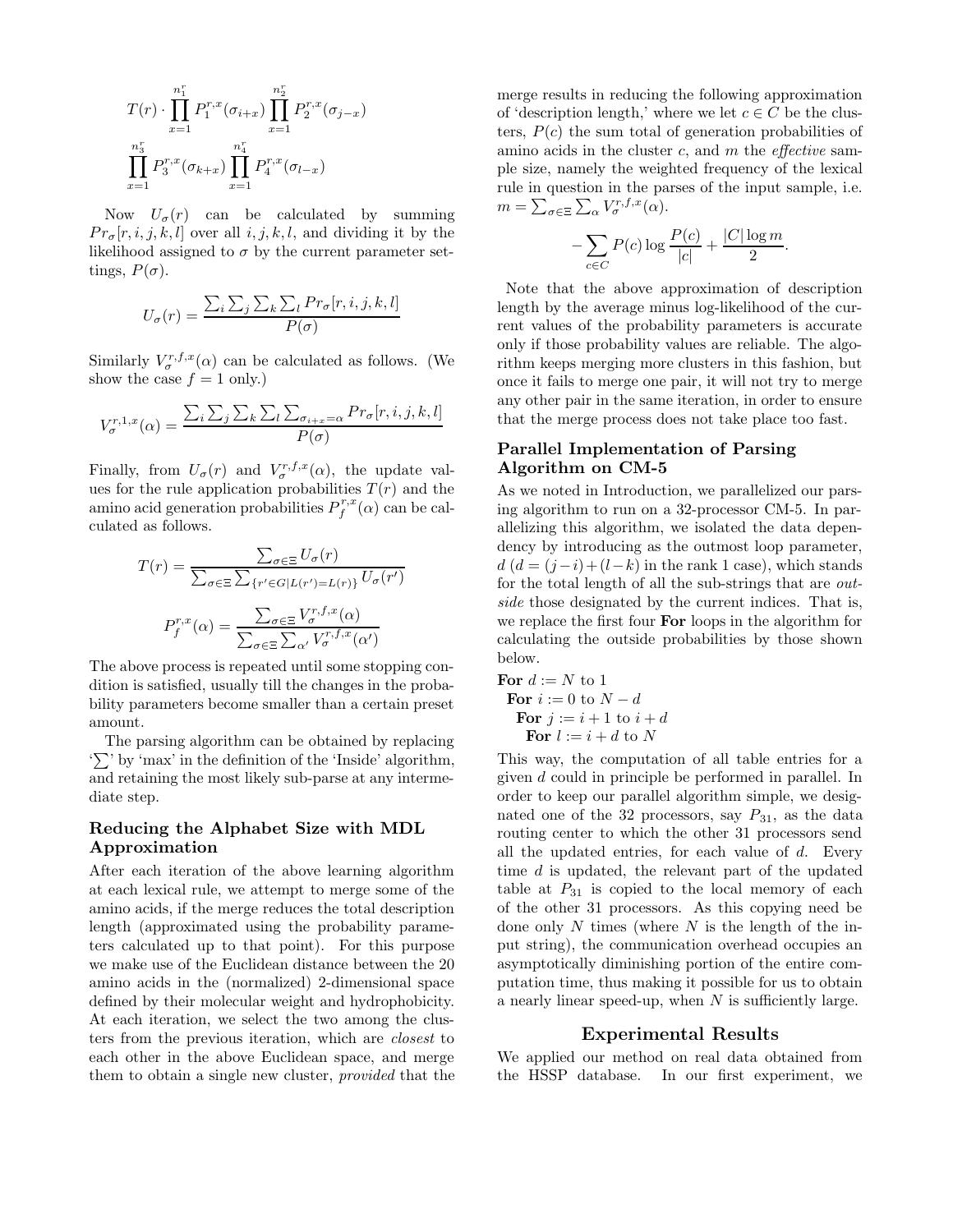

Figure 4: (a) A part of the acquired RNRG grammar and (b) its interpretation.

picked three different proteins, 'Fasciculin' (1fas), 'Caldiotoxin' (1cdta) and 'Neurotoxin B' (1nxb), all of which are toxins. Although these three proteins do have relatively similar structures (Their common structure was shown in Figure  $3(e)$ , their sequences are less than 25 per cent homologous to one another,  $9$ and hence alignment alone can hardly detect this similarity. We trained a stochastic RNRG with training data consisting effectively of bracketed sequences for one of the three proteins, say 1fas, and used the acquired grammar to predict the location of  $\beta$ -sheet regions in an amino acid sequence of another one of the three, either 1cdta or 1nxb. By bracketing the input sequences, we mean that we isolated out the (discontinuous) sub-strings of the training sequences that correspond to  $\beta$ -sheets from the rest, and trained the probability parameters of the ' $\beta$ -sheet rules' in the grammar with them.<sup>10</sup> The probability parameters of the non- $\beta$ -rules were set to be uniform. We then used the acquired stochastic RNRG grammar to parse an amino acid sequence of either 1cdta or 1nxb, and predicted the location of  $\beta$ -sheet regions according to where the  $\beta$ -sheet rules are in the most likely parse. It was able to predict the location of all three  $\beta$ -strands contained in the test sequence almost exactly (miss-

ing only one or two residues which were absent in all of the training data) in both cases. We repeated the same experiment for all (six) possible combinations of the training data and a test sequence from the three proteins. Our method was able to predict all three of the  $\beta$ -strands in all cases, except in predicting the location of  $\beta$ -sheet in a test sequence for 1cdta from training data for 1nxb: It failed to identify one of the three  $\beta$ -strands correctly in this case. The sequences of these toxins were approximately 60 residue long, and the parsing of these sequences required more than an hour on a Silicon Graphics Indigo II graphic workstation.

Figure 4(a) shows the part of the stochastic RNRG(1) grammar obtained by our learning algorithm on the training set for 1fas that generates the  $\beta$ -sheet regions. Note that, in the figure, the amino acid generation probabilities at each position are written in a box. For example, the distribution at the right upper corner in  $(\alpha_4)$  gives probability 0.80 to the cluster  $\{I, L, V\}$  and probability 0.10 to the single amino acid Y. The interpretation of the grammar is summarized schematically in Figure  $4(b)$ . It is easy to see that the grammar represents a class of  $\beta$ -sheets of type (c) in Figure 3. Each of the rules  $(\alpha_1)$ ,  $(\alpha_2)$ ,  $(\alpha_3)$ ,  $(\alpha_4)$ ,  $(\alpha_6)$  and  $(\alpha_7)$  generates part of the  $\beta$ -sheet region corresponding to a row of H-bonds, and  $(\alpha_5)$  inserts an 'extra' amino acid that does not take part in any Hbond. Rule  $(\alpha_4)$  says that in the third (from the top)

These were obtained using PDB SELECT (25 %) developed by Hoboem et. al. (Hoboem et al. 1992).

<sup>10</sup> Bracketed input samples are often used in applications of SCFG in speech recognition.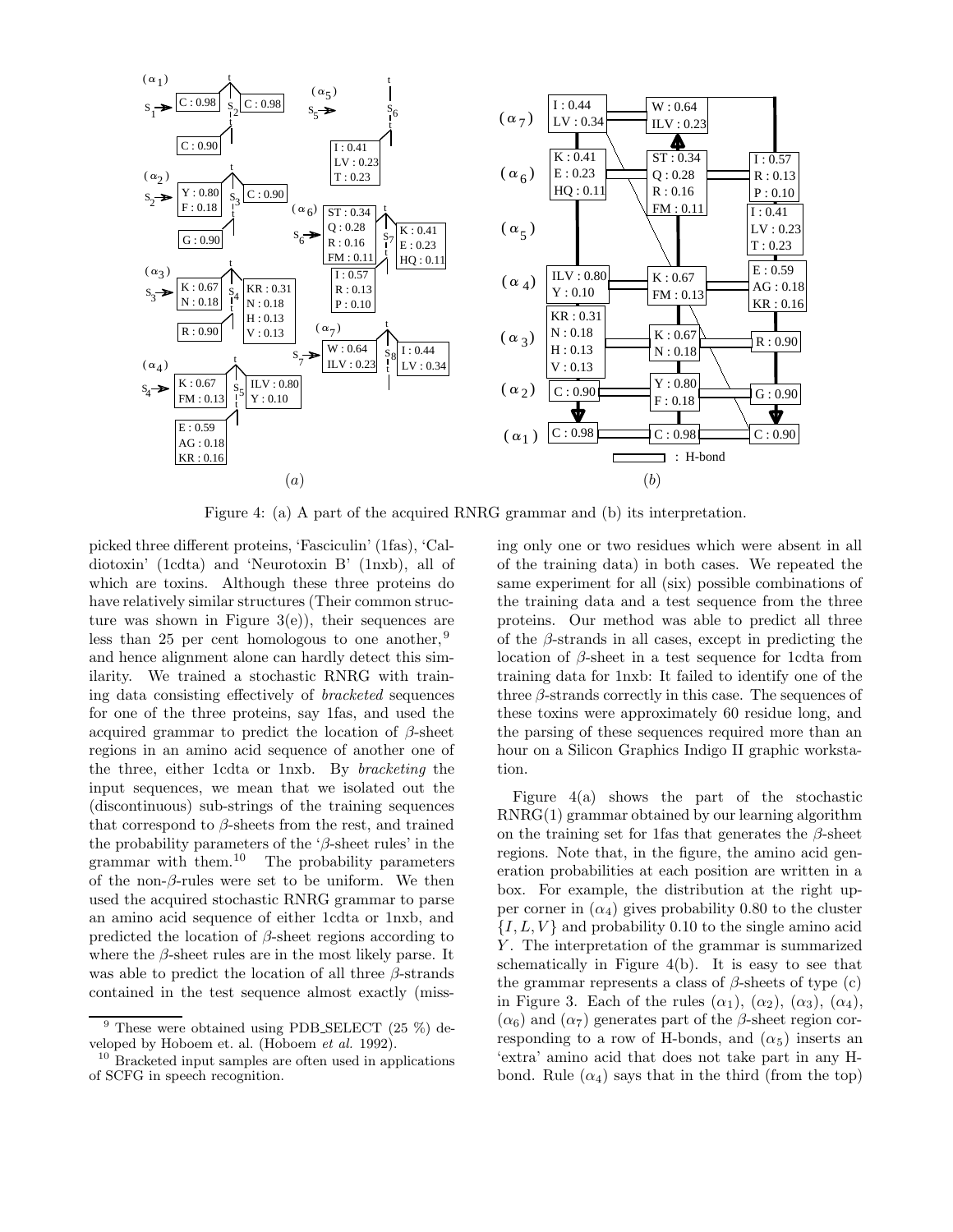

Figure 5: (a) The parse of the test sequence and (b) its interpretation.

row of H-bonds, amino acids  $I, L$  and  $V$  are equally likely to occur in the leftmost strand, and it is very likely to be  $K$  in the middle strand. Note that  $I, L$ , and V have similar physico-chemical properties, and it is reasonable that they were merged to form a cluster.

Figure 5(a) shows the most likely parse (derived tree) obtained by the grammar on a test sequence of 1cdta. The shaded areas indicate the actual  $\beta$ -sheet regions, which are all correctly predicted. The seven types of thick lines correspond to the parts of the derived tree generated by the seven rules shown in Figure 4(a), respectively. The structural interpretation of this parse is indicated schematically in Figure 5(b), which is also exactly correct. Note that the distributions of amino acids are quite well spread over a large number of amino acids. For example, none of the amino acids in the third strand of the test sequence, except the last two Cs, receives a dominantly high probability in the acquired grammar. The merging of  $I, L$ and V mentioned above, therefore, was crucial for the grammar to be able to predict the third strand of the  $\beta$ -sheet in the test sequence.

We also conducted a similar experiment using two proteins, which have very different structures but share some similar partial structures, and have almost no pairwise homology at all. These are 'Azurin' (2azaa) and 'Apoamicyanin' (1aaj), and we trained an SRNRG with sequences of 2azaa and attempted to predict the  $\beta$ -sheet locations in a 1aaj test sequence.

Figure 6 shows the test sequence and part of the training sequences we used. (The actual training sequences are a little longer.) Note that the locations of the β-strands in them are significantly different: The

two rightmost  $\beta$ -strands are much closer to each other in the sequence of 1aaj. (Parts of the sequences corresponding to  $\beta$ -strands are indicated with square boxes in the figure.) Our method was able to predict two of the three  $\beta$ -strands (the rightmost two) correctly in this case. The most likely parse is indicated in Figure 7, and the shaded areas indicate the predicted  $\beta$ sheet regions as before. The reason why the leftmost strand was missed by two residues seems to be that the portion of the test sequence that is predicted to be a  $\beta$ strand, 'VVDIAK,' is remarkably similar to the actual  $\beta$ -strand portions in a number of training sequences, for example, to 'SVDIAG' of the second sequence to the last. Since the training sequences were obtained by aligning sequences (with unknown secondary structure) to the sequence of 2azaa (with known structure) and marking the regions corresponding to  $\beta$ -sheets in the 2azaa sequence as  $\beta$ -sheets, the reason for this failure might very well be in the process of generating training data by alignment, not in the prediction method itself. The test sequence we used (for '1aaj') was 80 residue long, and the parsing of this sequence took approximately 15 hours on an Indigo II graphic workstation.

Finally, we mention how much speed-up was obtained by our parallel parsing algorithm on CM-5. Figure  $8(a)$  shows the processing time (for parsing) in seconds for input sequences of varying lengths, by our sequential parsing algorithm and by its parallel implementation on CM-5, respectively. Figure 8(b) shows the speed-up factor achieved by the parallel parsing algorithm as a function of the input length. For example, for input length of 50, our parallel implementation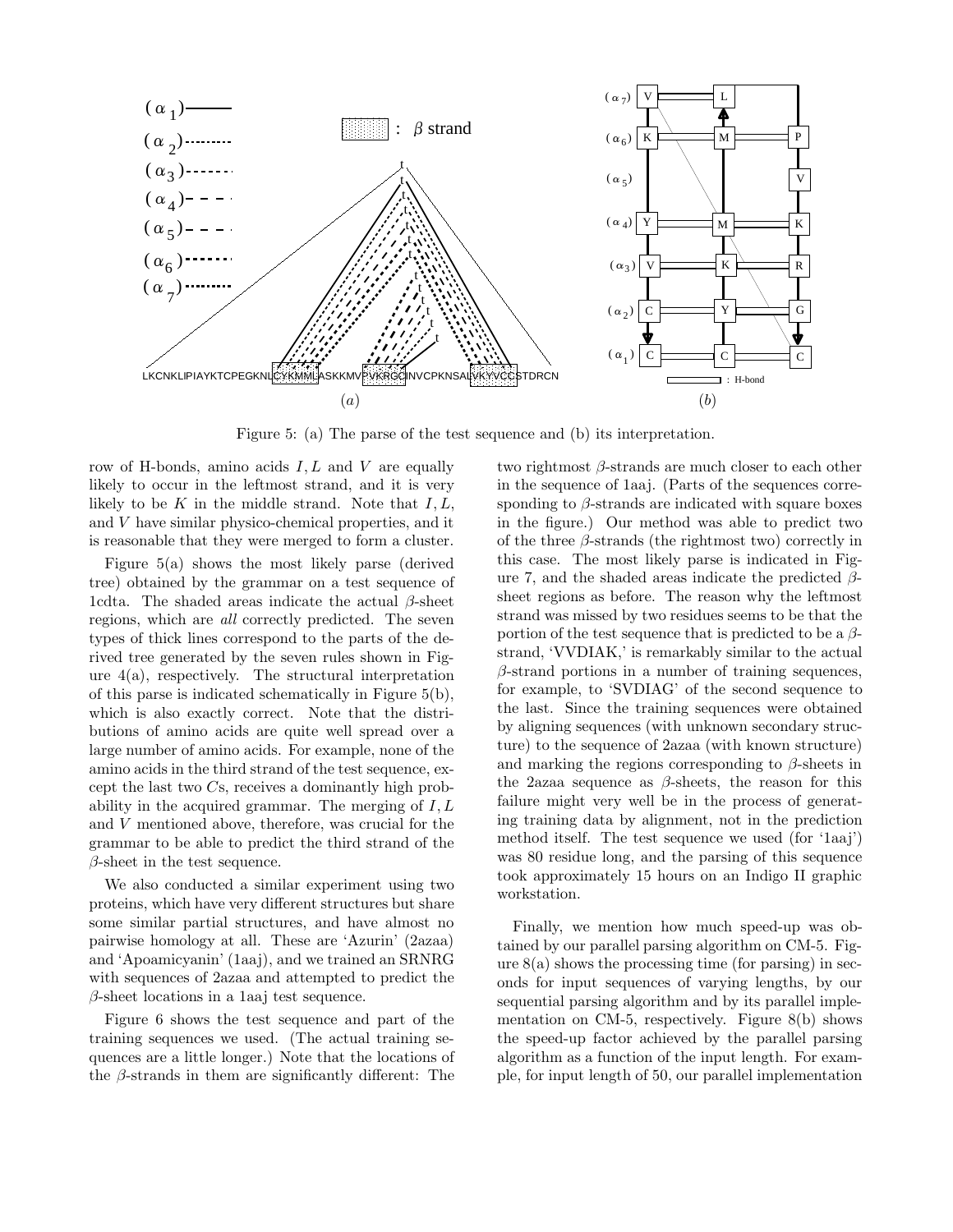The training data:



The test sequence:

AAAEVADGAIVVDIAKMKYETPELHVKVGDITVTWINREAMPHNVHFVAGVLGEAALKGPMMKKEQAYSLTFTEAGTYDYH

Figure 6: The training data and the test sequence



Figure 7: The most likely parse for a test sequence of '1aaj.'

achieved a speed-up factor of 28, a nearly linear speedup with 31 parallel processors.

### Concluding Remarks

We have described a method for predicting protein secondary structures, using a class of stochastic tree grammars as representational language for their amino acid sequence patterns. Our experimental results, admittedly, were only preliminary results in which the test sequences were known to contain relatively similar structures to those of the training sequences. In the future, we hope to demonstrate that our method can achieve a high prediction accuracy on an arbitrary test sequence, when equipped with a large catalogue of generalized patterns, expressed as SRNRG rules. One of the most serious obstacles in attempting such a full scale experimentation is the high computational requirement of our method. We hope to overcome this by parallelization and other efforts to speed up our algorithms.

#### Acknowledgement

We thank Mr. Ken'ichi Takada of NSIS for implementing the parallel parsing algorithm on CM-5, and Mr. Atsuyoshi Nakamura of C & C Research Labs. for his help.

#### References

Abe, N., and Mamitsuka, H. 1994. A new method for predicting protein secondary structures based on stochastic tree grammars. In Proceedings of the Eleventh International Conference on Machine Learning.

Abe, N. 1988. Feasible learnability of formal grammars and the theory of natural language acquisition. In Proceedings of COLING.

Asai, K.; Hayamizu, S.; and Onizuka, K. 1993. HMM with protein structure grammar. Proceedings of the Hawaii International Conference on System Sciences.

Blundell, T. L.; Sibanda, B. L.; Sternberg, M. J. E.; and Thornton, J. M. 1987. Knowledge-based prediction of protein structures and the design of novel molecules. Nature 326:347–352.

Bowie, J. U.; Luthy, R.; and Eisenberg, D. 1991. A method to identify protein sequences that fold into a